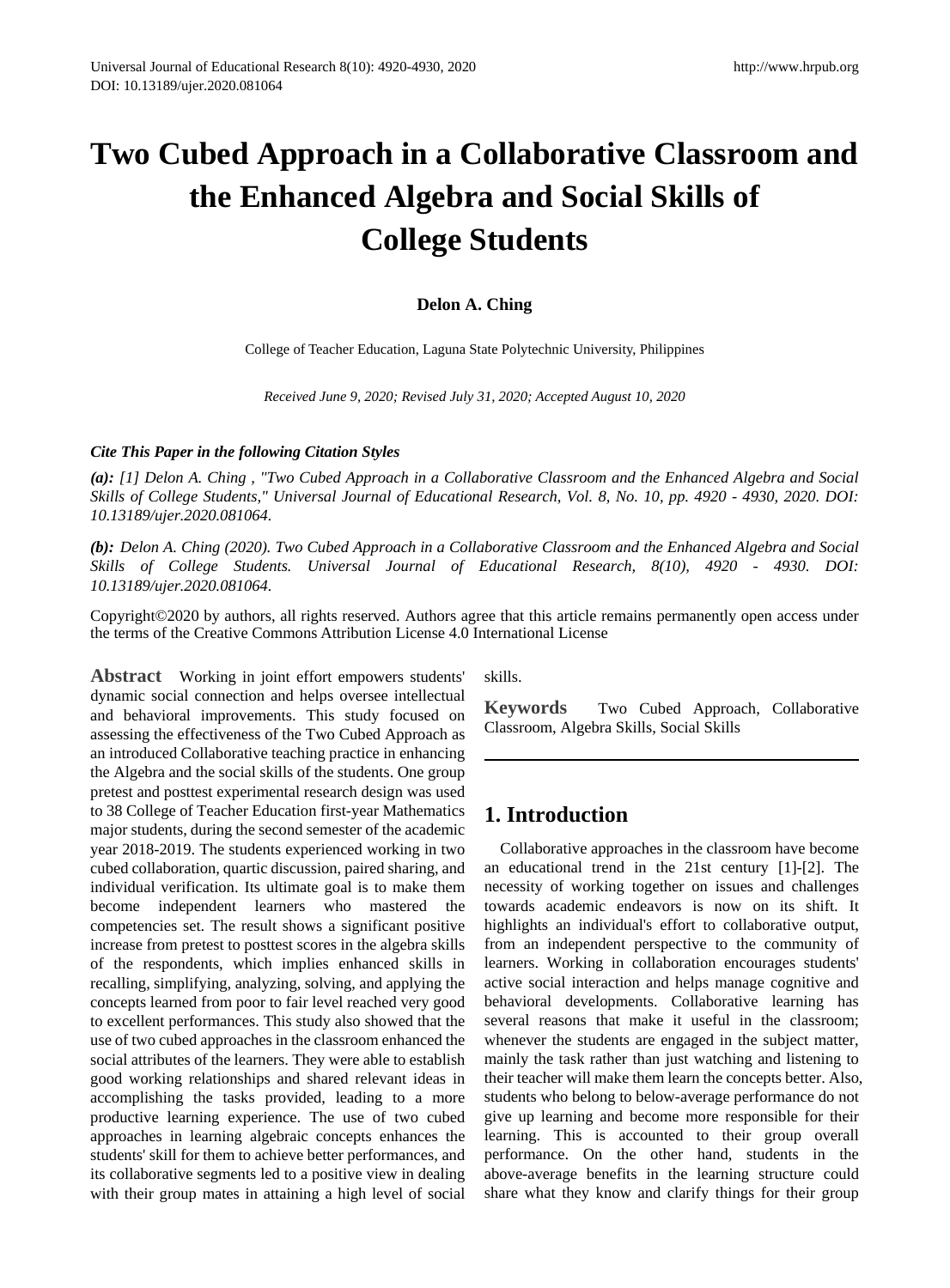members [3]-[5]. Collaborative learning also considers each member's role in putting themselves in the position of another, which leads to the development of the social skills of the students. Furthermore, the collaborative structure encourages positive learning to construct with proper observation of student's relationships with peers, which lower the negative attributes like loneliness, social anxiety, and stress.

Making students more engaged in Mathematics class for them to learn Algebraic concepts with mastery of the competencies and with secure social connections to their classmates, the use of Collaborative learning approaches is encouraged. With this idea, the researcher innovated a teaching approach that emphasizes the collaborative work of the students. It is the Two Cubed collaborative learning, which includes its thematic task exposed to two cubed collaboration, quartic discussion, paired sharing, and individual verification.

Collaborative learning is framed from the Sociocultural Theory introduced by Vygotsky, which expresses that the fundamental idea of taking in is based on social practice through the Zone of Proximal Development (ZPD) [6]. The purpose of Vygotsky's sociocultural perspectives has an outstanding commitment to social constructivist epistemology underscoring how the learning state of the students helped the learning substance which is imparted to peers. This seems to evoke the possibility that social communication has a critical relationship to one's psychological turn of events. Given the sociocultural viewpoint, learning is a necessary social term and not an individual point of view naturally. This is where the collaboration between people is watched for the achievement of the education and learning process. Social collaboration between individuals from the group's work is an underlying advance towards the improvement of perception. This fills in as the symbolic portrayal that guides people's associations that can't be separated from the social setting built up. In another viewpoint, intellectual capacities are connected with the elements concerning sociocultural.

Moreover, Vygotsky's formative speculations depend on the congruity or solidarity set up behavior and mindfulness. The related practice and mindfulness or the unification of brain and social collaboration are significant portrayals of Vygotsky's formative speculations since it signifies absolutely what establishment human developments. Vygotsky explained the contrasts among biological and sociohistorical types of advancement. He guaranteed that the development of natural concerns reveals with time doesn't prompt improvement structure; however, a different kind of behavior and social cooperation will be made [7].

Collaboration effort in learning is a way of thinking of association and one's experience. At the same time, the individual oneself is liable for their exercises or activities like learning things and offering appreciation to one's

thoughts and imparted abilities to peers. At whatever point the individuals from the group meet up to work for an assignment, it recommends coordinated effort in managing others regarding the thoughts shared and being answerable for jobs demonstrating their abilities and different commitments. It was observed in the group that there is a shared initiative and ready to contribute capably for the group's academic success [8]. The establishment set for collaborative learning depends on thinking of an accord reaction through dynamic inclusion and practical activities of each group of individuals. It contrasts with individualized discovering that just one will exceed expectations among groups.

Exposure to group work allows students to enhance different cognitive aspects like critical and analytical thinking, communication skills, and other learning processes. It also acknowledged perspective with respect, techniques, and strategies in problem-solving, and other factors that involve active learning and student learning. The teachers or instructors who shared a part in this innovative practice further develop the students' skills to think critically and analytically while working with group mates. Students who are academically challenged and somewhat discouraged when working individually may feel more relaxed in learning, specifically in dealing with Mathematical problems if they work collaboratively with other students in a group. Somehow, the increase in self-esteem and a higher level of social competence may help students gain a positive view of the school. Furthermore, it is also noted that students may realize the relevance of being exposed to different ways of showing the solutions. It is for the reason that they may accommodate a more straightforward way of arriving to correct answers, which may result in higher capacities of individual work and developments [9].

There are ways on how collaboration among students can be established for them to learn. They may work competing to realize who is "best," work independently moving toward a common goal of the group without tracking what others did, or work with other individuals in the group, giving efforts or contributions learning together as well as their own. Of all the three ways enumerated, competing with one another is the most common. Research shows that most students see school as an environment with a competition where one student compete to do better than the others. This competitive expectation started during the time a student enters schooling and becomes more developed as time goes to school [10].

Students exposed to different innovative learning conditions may not only gain cognitive developments but also learn from shared experiences of their peers. Better opportunities to discuss concepts and exchange of intellectual ideas can be more established when collaborative learning approaches are being used [11]. Collaborative learning makes a group of students who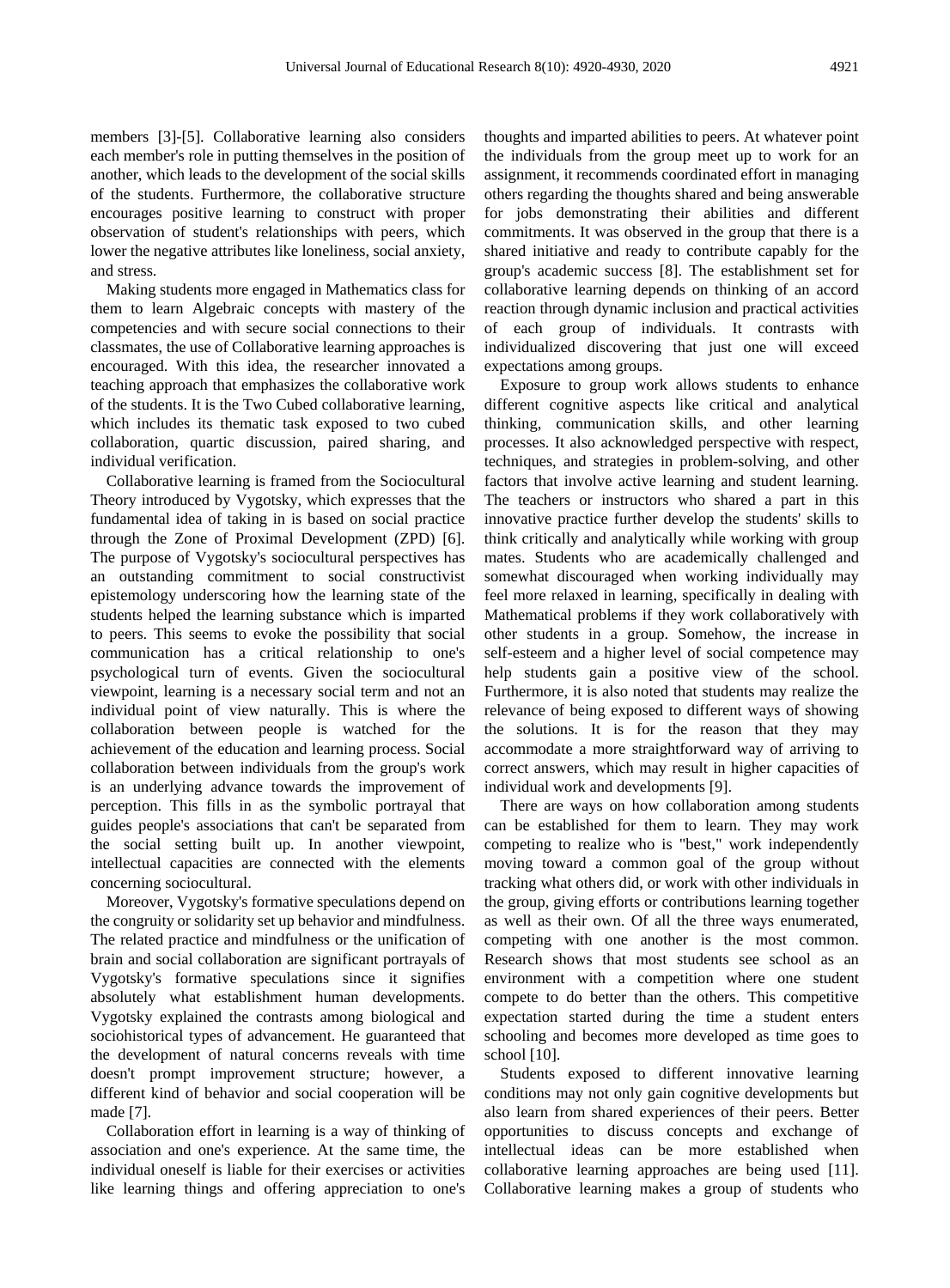struggle together to achieve one unified goal not only for their knowledge but also for others' learning.

Collaborative learning systems, which incorporate social skills education, seem to have beneficial outcomes for students, as reflected in expanded scholarly accomplishment and improved social perspectives and behavior. The overall chief being that students cooperate as a group helps students take in something of significant worth from the agreeable movement. These advantages appear to impact the school's scholarly and social atmosphere, also [12].

Collaborative learning follows this thought as groups cooperate to learn or tackle an issue, with every individual answerable for seeing all angles. The small groups are essential to this procedure since students can both be heard and hear their friends, while in a conventional study classroom setting, students may invest more energy tuning into what the teacher says. Group learning utilizes both objective relationship and asset reliance to guarantee cooperation and correspondence among bunch individuals. Changing the job of the teacher from addressing to encouraging the group helps cultivate this social condition for students to learn through connection [13]. With this guiding principle established in the research, the researcher introduced a collaborative learning approach through Two Cubed and examined its effectiveness in enhancing college students' algebra skills and social skills.

# **2. Objectives of the Study**

This research would like to determine the effect of innovative collaborative learning labeled as Two Cubed Approach in enhancing the algebra skills and social skills of college students. Specifically, this aims to:

- 1. document and analyze the pretest and posttest scores performance of the students exposed to Two Cubed Approach based on the Algebra skills assessment in terms of recalling, simplifying, analyzing, solving, and applying.
- 2. describe the level of social skills of the students after being exposed to the Two Cubed Approach.
- 3. find out if there is a significant difference between the pretest and posttest score performance of the students before and after exposure to two cubed approach.
- 4. find out if there is a significant relationship between the social skills and algebra skills of the student-respondents.

# **3. Materials and Methods**

This study assessed the effectiveness of the Two Cubed Approach as an introduced Collaborative teaching practice in enhancing the Algebra and the social skills of the students. One group pretest and posttest experimental research design was used to 38 College of Teacher

Education first-year Mathematics major students, during the second semester of the academic year 2018-2019.

The students experienced working in two cubed collaboration, quartic discussion, paired sharing, and individual verification which its ultimate goal is to make them become independent learners who mastered the competencies set. 5-minute preliminary activities and classroom management were allotted then to be followed by a 10-minute lecture of the teacher. Students will be divided into Two Cubed collaboration groups with a minimum of 8 members. They will collaborate on answering a problem within 5 minutes, ensuring that each member understands the concept. A 5-minute discussion of the groups' answers will take place after. The group will be divided into two groups where they will be exposed to the quartic discussion (two squared groups) of a problem to be given with a minimum of 4 members each exposed to 5-minute group discussion of answers to activity and 5-minute analysis of the solution to be done by the teacher. Each group will be divided into two groups where they will experience paired sharing (two raised by one group) with a minimum of 2 members answering a 5-minute task and discussion will take place after. Lastly, since its assumption is to make students be independent learners, they will solve an assessment in an individual verification process (two raised by zero groups), which will be followed by a 10-minute discussion, generalization, and closing activities by the teacher in the classroom.

Pre-Post Test was used to measure the algebra skills development of respondents, it is a good basis of quantitative data in comparing the students' pretest and posttest scores or their performance which showed a significant difference before and after the use of Two Cubed Approach. The questions constructed in terms of recalling, simplifying, analyzing, solving and applying mathematical concepts as identified in Bloom's Cognitive domain of learning aligned in the competencies set by the teacher. The preparation resulted in a 30-item examination, where the researcher/ teacher facilitator considers 20% per Algebra skills.

A 30-item survey questionnaire is to be prepared to assess the social skills of the students. This will measure how students described themselves working with their groupmates during the time they are in their respective groups in the process of Two Cubed Approach. The researcher adopted a questionnaire from the study Lesson in Character Impact Evaluation [14].

# **4. Results and Discussion**

Collaborative learning enhances student's cognitive aspect and behavior. To prove this concept the comparison of the pretest and posttest scores of the student-respondents were obtained through the constructed 30-item examination, where the researcher/ teacher facilitator considers 20% per Algebra skills in terms of recalling,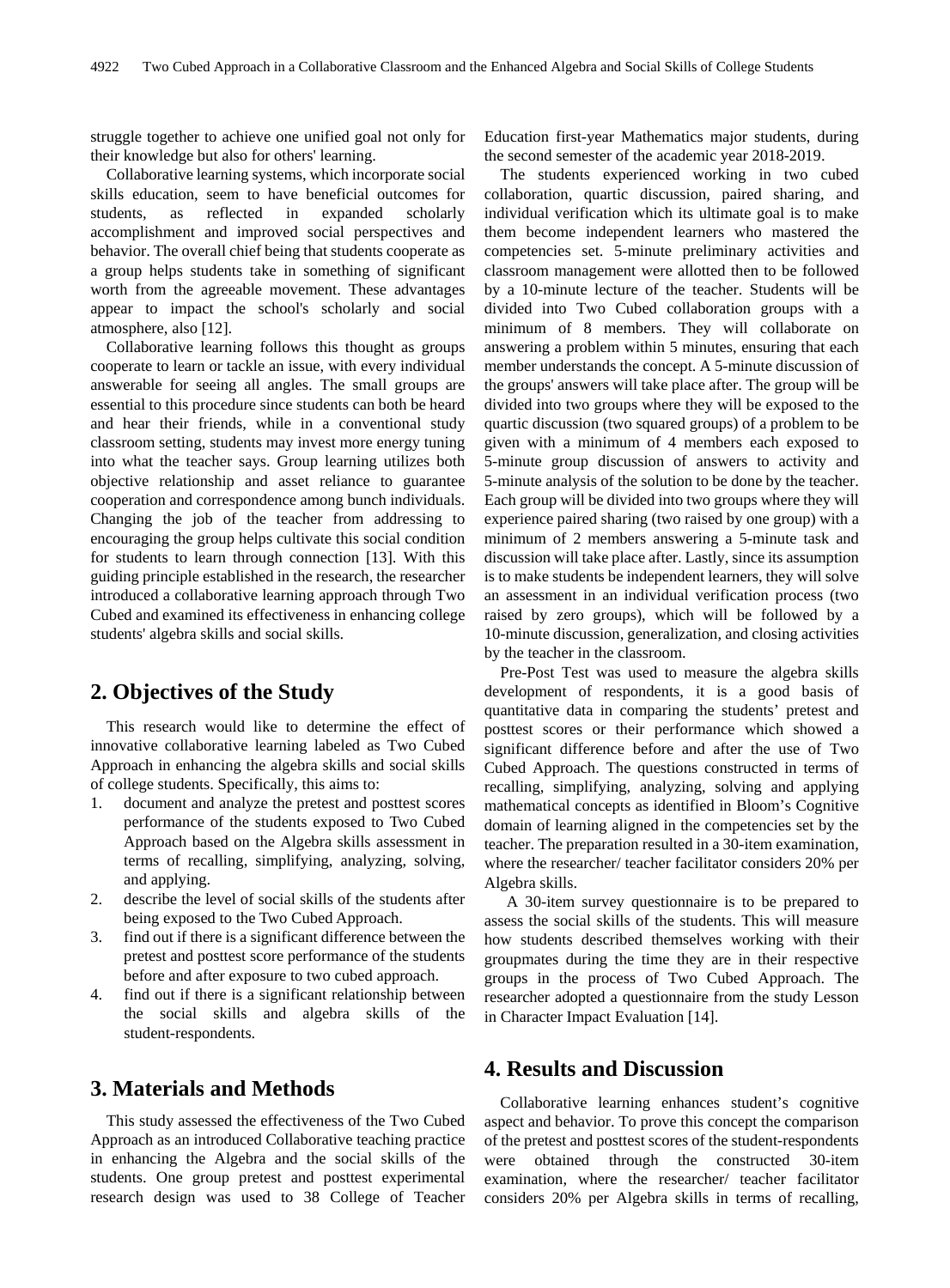simplifying, analyzing, solving and applying mathematical concepts.

The following tables show the performances if the student-respondents in the pretest and posttest in each Algebra skills.

As shown in table 1, students during pretest in the Algebra skills of recalling concepts posted performances rated good to very good, which implies that most of them have good memory recalling the learning concepts and rules in radical expressions. It also means that they have prior knowledge already of the working definitions of concepts in the competency since these were already discussed to them during junior high school. Since they are majoring in Mathematics, there is a need to master all the terms and conditions in radicals to become excellent.

The use of a collaborative approach, specifically the Two Cubed as an introduced practice, helps most students achieve very good to excellent performance in Algebra as shown by their pretest and posttest results in recalling. This means that they are more profound in the terminology definitions and describe roots based on their quantities and qualities. They are very familiar with the terminologies used, which may lead them to analyze other Mathematical problems effectively.

Social components, as experienced by the students during the two-cubed approach, influence what and how students recollect Mathematical ideas that they need to incorporate in answering problems, as the students intelligently fabricate and recover ideas and Mathematical patterns then the memory follows [15]. According to this work from two-cubed collaborations, cooperative benefits for memory execution come about because of being involved in the group and being exposed to more data than an individual may experience alone. Recalling concepts at

this stage will be more productive.

Before exposure to the collaborative tasks, the instructor's discussion guides students to recall the working definitions in radicals. Moreover, the repeated analysis and exposure to terminologies expressed in different Mathematical problems made in two cubed collaboration, quartic discussion, and paired sharing groupings highlight the action taken through the help of their co-members in the mastery of recalling concepts. As a working character of the two-cubed approach, it allows students to work from large groups to smaller groups in answering Mathematical problems. Exposure to a larger group in the two-cubed collaboration stage sometimes processes instructing and learning basically in a single direction process. In contrast, the leader and the one with more original ideas share the ideas recalled, while in smaller groups like quartic discussion and paired sharing sessions. They show increasingly engaged students who share recalled ideas/standards. Likewise, smaller groups are profoundly intuitive and empowered further conversation on multiple points [16].

Table 2 reveals that the students obtained fair to good performances in simplifying radical expressions, which means that they have an average level of the skill before they were exposed to the Two Cubed Approach. Most students have their basic competence in simplifying quantities in a radical form, extracting the radicand roots. However, when they were exposed to two cubed collaboration, quartic discussion, and paired sharing groupings, they achieved good to excellent performances in simplifying radical expressions. This means that most of the respondents highly mastered reducing the roots from the radicand to make the expression simpler, making it more readable and solvable.

|              | Pretest |        | Posttest |        |                |
|--------------|---------|--------|----------|--------|----------------|
| Rating       |         | %      |          | %      | Interpretation |
| 95 and above | h       | 15.79  | 16       | 42.11  | Excellent      |
| 90-94        | 16      | 42.11  | 15       | 39.47  | Very Good      |
| 85-89        | 11      | 28.95  |          | 13.16  | Good           |
| 80-84        |         | 5.26   |          | 5.26   | Average        |
| 75-79        |         | 7.89   |          | 0.00   | Fair           |
| 74 and below |         | 0.00   |          | 0.00   | Poor           |
| Total        | 38      | 100.00 | 38       | 100.00 |                |

Table 1. Frequency Distribution of Ratings obtained in Algebra Skills Assessment in terms of Recalling Using Two Cubed Approach

Table 2. Frequency Distribution of Ratings obtained in Algebra Skills Assessment in terms of Simplifying Using Two Cubed Approach

|              | Pretest |        | Posttest |        |                |  |
|--------------|---------|--------|----------|--------|----------------|--|
| Rating       |         | %      |          | $\%$   | Interpretation |  |
| 95 and above |         | 5.26   | 16       | 42.11  | Excellent      |  |
| 90-94        |         | 15.79  |          | 18.42  | Very Good      |  |
| 85-89        | δ       | 21.05  | 10       | 26.32  | Good           |  |
| 80-84        | 10      | 26.32  |          | 10.53  | Average        |  |
| 75-79        |         | 21.05  |          | 2.63   | Fair           |  |
| 74 and below |         | 10.53  |          | 0.00   | Poor           |  |
| Total        | 38      | 100.00 | 38       | 100.00 |                |  |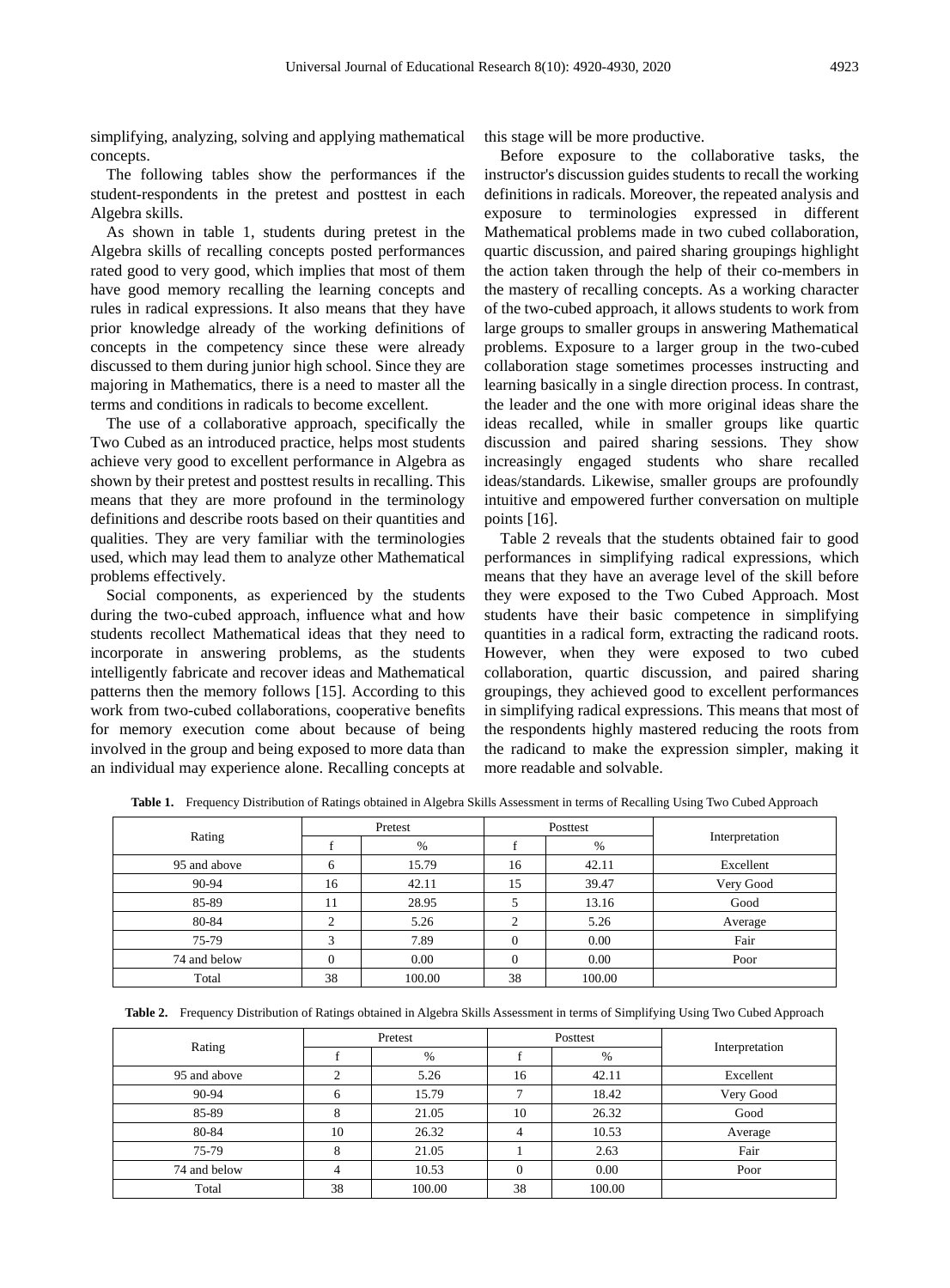As observed by the teacher-in-charge who handles the sessions, some students are very careless of giving their final answers. They thought that once solved, and the derived quantity is already the definitive answer without considering that there is still a need to simplify the solutions. However, upon exposure to the Two Cubed Approach, some co-members validate the final answer first before it will be flashed as the final answer to the teacher. Being in a group as an advantage ensures that there are more minds to think of the Mathematical solution than a solitary person. Working in groups from collaboration to paired sharing has a unique resource of ideas to tap and more data accessible given mathematical foundations' assortment, specifically on simplifying their answers [17].

Focusing on Mathematical structure helps students make associations among concepts, patterns, and portrayals that may seem unique but are quite comparative. With a comprehension of Mathematical structure, students can concentrate on the numerical likenesses of concepts that may sound, by all accounts, to appear as something else, which can improve simplifying their answers before its submission to their teacher [18].

As indicated in table 3 for analyzing as an Algebra skill, the result of the pretest resulted that the students have poor to a fair level, which means that most of them fail to comprehend and examine the details from the questions to evaluate radical expressions fully. This poor to fair level in the pretest that students did not consider determining some important concepts first in radical expressions ensures that they will arrive for the correct response.

Exposure to Two Cubed Approach makes sense in enhancing students' ability to analyze concepts in radical expressions as expressed by their posttest results. The approach may not be that successful, preparing all students reached excellent performance. Still, it makes a notable result of bringing them to become fair to a functional analysis of radical expressions. Minimal numbers from 28 to 5 were observed to perform poorly, indicating that the use of Two Cubed Approach is still effective in enhancing the students' analysis skills.

There are students, in spite of a good comprehension of scientific ideas are conflicting at analyzing Mathematical problems that sometimes drives to miscalculations of the answers. They make mistakes since they misread or convey numbers inaccurately or may compose numerical unmistakably enough or in the right section. These students are struggling with Mathematical analysis, where essential calculation and "right answers" are pushed. Frequently they end up with remedial classes, despite the fact that they may have an elevated level of potential for more significant level numerical reasoning. The five students depicted with a poor level on analyzing Mathematical concepts undergone remedial sessions guided by the teacher to ensure attainment of analyzing standards in Mathematics [19].

Looking at the brighter side where most of the respondents obtained good performances, in each of the grouping sessions such as two cubed collaboration, quartic discussion, and paired sharing, the teacher gives two or more problems that students need to answer within their groups working collaboratively and discuss the process on how they arrive with the correct response. These repeated sessions from 8 members, 4 members, and 2 members help establish examining and making sense of the details or given to effectively solve radical expressions and equations.

|              | Pretest |        | Posttest |        |                |
|--------------|---------|--------|----------|--------|----------------|
| Rating       |         | %      |          | %      | Interpretation |
| 95 and above |         | 0.00   |          | 2.63   | Excellent      |
| 90-94        |         | 0.00   | ◠        | 5.26   | Very Good      |
| 85-89        |         | 5.26   | 12       | 31.58  | Good           |
| 80-84        |         | 2.63   |          | 18.42  | Average        |
| 75-79        |         | 18.42  | 11       | 28.95  | Fair           |
| 74 and below | 28      | 73.68  |          | 13.16  | Poor           |
| Total        | 38      | 100.00 | 38       | 100.00 |                |

Table 3. Frequency Distribution of Ratings obtained in Algebra Skills Assessment in terms of Analyzing Using Two Cubed Approach

**Table 4.** Frequency Distribution of Ratings obtained in Algebra Skills Assessment in terms of Solving Using Two Cubed Approach

|              | Pretest  |        | Posttest |        |                |
|--------------|----------|--------|----------|--------|----------------|
| Rating       |          | %      |          | %      | Interpretation |
| 95 and above | $\Omega$ | 0.00   | 10       | 26.32  | Excellent      |
| 90-94        | ↑        | 5.26   | 9        | 23.68  | Very Good      |
| 85-89        | 6        | 15.79  | 10       | 26.32  | Good           |
| 80-84        | 12       | 31.58  | 6        | 15.79  | Average        |
| 75-79        | 12       | 31.58  | 3        | 7.89   | Fair           |
| 74 and below | 6        | 15.79  | $\Omega$ | 0.00   | Poor           |
| Total        | 38       | 100.00 | 38       | 100.00 |                |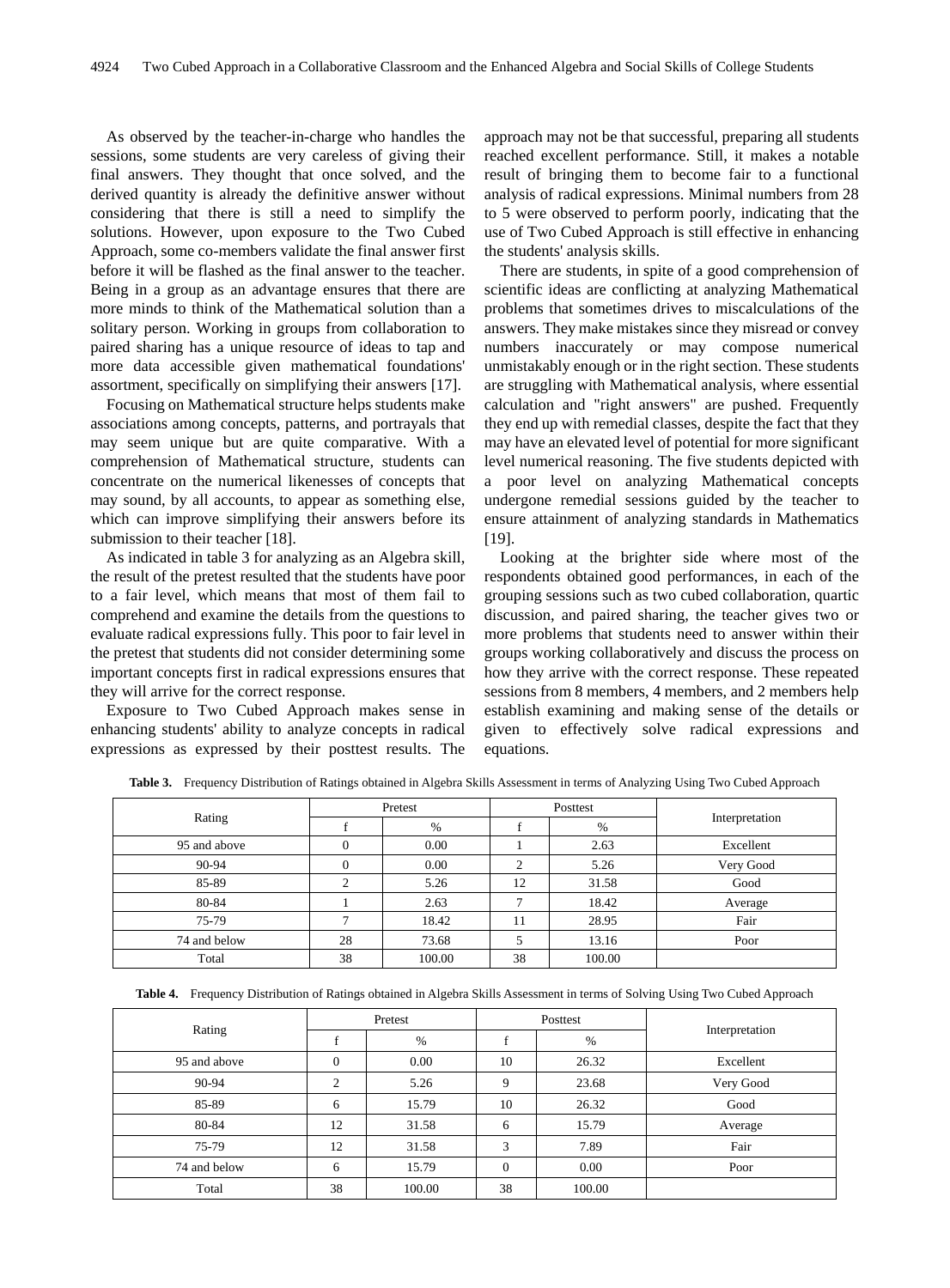The results of the pretest in Algebra skills assessment depicted in table 4 for solving indicates that the students have poor to good performances in evaluating and manipulating quantities in radical expressions and equations. This means that some students have moderate prior knowledge of the concepts to be introduced and some did not master the competency in solving such. However, after the exposure to Two Cubed Approach, the posttest revealed that students remarkably got good to excellent performances in Algebra. This indicates that they were able to process their knowledge very well to ensure that proper solutions can be obtained in substituting and evaluating quantities in radical expressions and equations.

The guidance given by those knowledgeable students in the group led them to become successful in generating answers from the problems given by the teacher. The assumption that the strategy can make students become independent solvers were observed as most of the students remarkably enhances their solving skills from poor level to excellent performances. During the time that the students were in Two Cubed collaboration session, those students with an average level of solving Mathematical problems listen carefully to the one who masters the most. When they are already in quartic discussions since four members of the group share ideas and strategic approaches that they can apply in the solutions that they need to elicit. When they reach the paired sharing session, they are more profound in expressing their Mathematical concepts with their partners that they are both responsible to ensure correct solution for them to obtain the correct answer. So that in the individual verification the student himself/ herself is now ready and competent in answering his/her own Mathematical problem which is the result of attaining good to excellent performances in the test.

Despite the fact that students may have discovered the right answers, they may have followed an inappropriate way to deal with their solution; some students may build up the right arrangement solving strategies yet in any case arrive at an inappropriate arrangement because of basic solution errors. In general, understanding the concept or the problem context, foundation of the numerical associations between what is given and what is required, assurance of the tasks to be directed for the proper solution execution, leading the activities and checking of the exactness of the solution that can be characterized as good way or strategy needed to be undertaken [20].

It was noted in table 5 that student's performance in the pretest with regards to applying skills resulted to have poor to a fair level which indicates that most of the students cannot apply fully radical concepts to real-life situations. It means that when problems in radicals are expressed in scenarios and the quantities were needed to be processed, the students are poor performers. However, after being exposed to Two Cubed Approach, their performances elevated that they were able to achieve very well to excellent performances. With this, students have the mastery of the competencies related to radical expressions and equations and were able to understand concepts in order to manipulate the given from work problems in radicals following the correct process of solutions and arriving at the correct response.

The teacher ensures that in every group collaborative task provided in two cubed collaboration, quartic discussion and paired sharing there exists at least one-word problem that students need to answer. They are tasked to work collaboratively processing the details in the situations given in the problem. Student leaders and co-members were observed deliberating closely on the results of their solutions.

By taking care of the concepts that they understand in a certain problem, students figure out how to apply their Mathematical abilities in new manners; they build up a more profound comprehension of Mathematical thoughts and experience the true processes to be undertaken in applying concepts to real perspectives. With progress comes a feeling of accomplishment, even happiness, and perhaps hunger for additional task and Mathematical problems to be solved. Continuous practice under these conditions expands their certainty, develops their applying skills, and will be rewarded later on. By the procedure of customary reflection on their critical thinking exercises, students can save these encounters for life-long learning in applying specific Mathematical concepts to real-world problems [21].

|              | Pretest  |        | Posttest |        |                |
|--------------|----------|--------|----------|--------|----------------|
| Rating       |          | $\%$   |          | %      | Interpretation |
| 95 and above |          | 2.63   |          | 18.42  | Excellent      |
| 90-94        | $\Omega$ | 0.00   | 15       | 39.47  | Very Good      |
| 85-89        | 4        | 10.53  | 5        | 13.16  | Good           |
| 80-84        |          | 18.42  | 4        | 10.53  | Average        |
| 75-79        | 11       | 28.95  | 6        | 15.79  | Fair           |
| 74 and below | 15       | 39.47  |          | 2.63   | Poor           |
| Total        | 38       | 100.00 | 38       | 100.00 |                |

**Table 5.** Frequency Distribution of Ratings obtained in Algebra Skills Assessment in terms of Applying Using Two Cubed Approach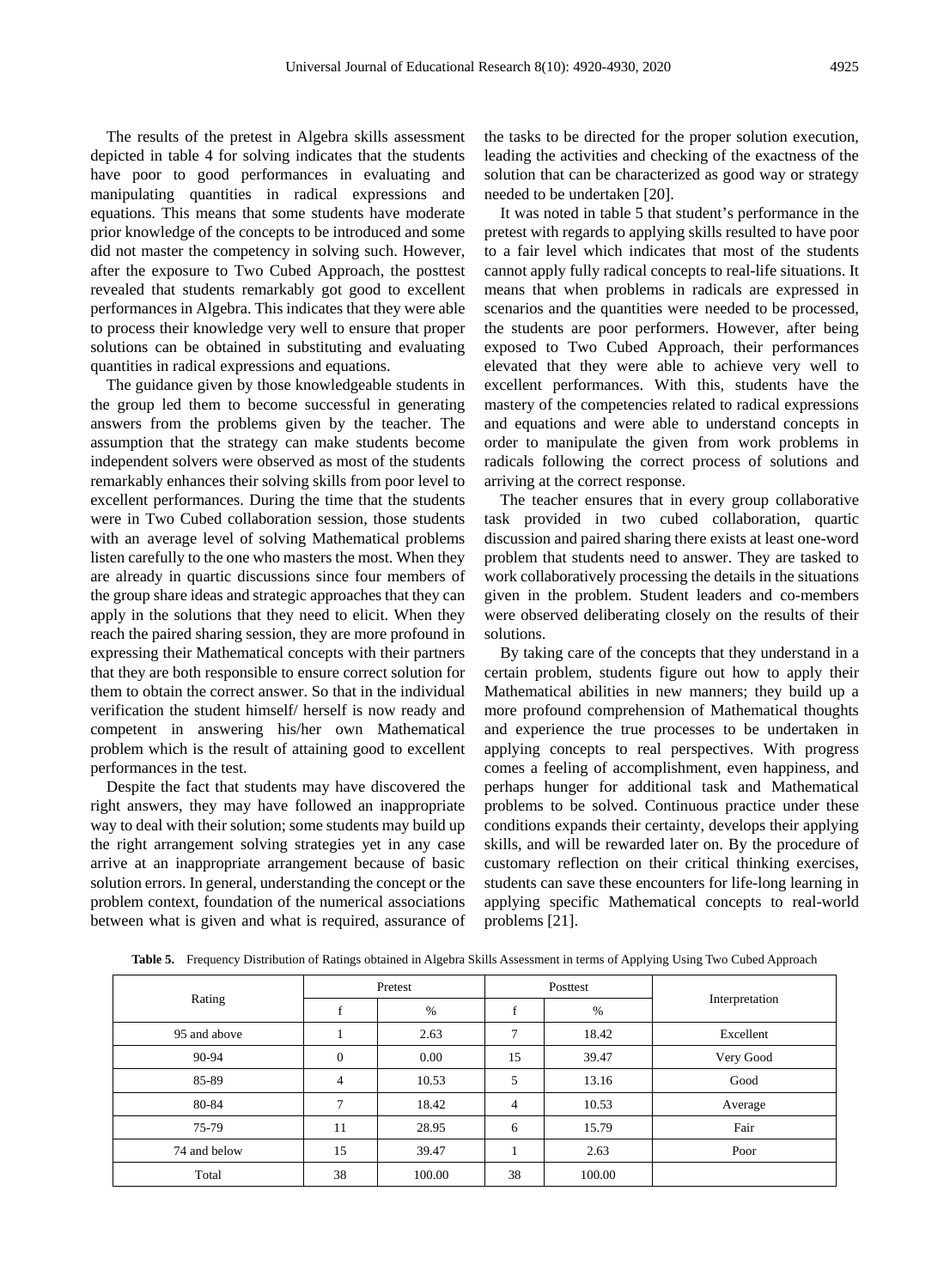| Statement                                                                        | Mean | SD  | VI        |
|----------------------------------------------------------------------------------|------|-----|-----------|
| Whenever we are in a Two Cubed groupings, I                                      |      |     |           |
| 1. can control my temper even if I have conflict with my groupmates              | 3.54 | .73 | <b>SA</b> |
| 2. acquaint myself to my groupmates without being told.                          | 3.07 | .82 | А         |
| 3. ask questions regarding task rules                                            | 2.75 | .84 | А         |
| 4. negotiate well with my groupmates during conflict                             | 3.04 | .66 | A         |
| 5. react properly during peer pressure.                                          | 3.09 | .70 | A         |
| 6. share positive views of myself.                                               | 2.99 | .73 | A         |
| 7. encourage my groupmates to join group tasks.                                  | 3.22 | .80 | A         |
| 8. use my free time properly.                                                    | 3.57 | .51 | <b>SA</b> |
| 9. accomplish homework within time bound.                                        | 3.54 | .60 | <b>SA</b> |
| 10. connect myself to friends effortlessly.                                      | 3.49 | .69 | SA        |
| 11. react properly whenever teased.                                              | 3.07 | .72 | А         |
| 12. can control my temper in conflict situations with older members.             | 3.36 | .66 | <b>SA</b> |
| 13. accept criticism properly.                                                   | 2.88 | .72 | A         |
| 14. initiate intellectual discussion with groupmates.                            | 3.38 | .63 | <b>SA</b> |
| 15. use time properly while waiting for help.                                    | 3.30 | .69 | SA        |
| 16. contribute appropriately in group tasks.                                     | 3.33 | .61 | SA        |
| 17. tell my groupmates directly if they treated some of our co-members not well. | 2.96 | .78 | А         |
| 18. acknowledge ideas from groupmates during classroom tasks.                    | 3.78 | .45 | SA        |
| 19. give praises to groupmates.                                                  | 3.38 | .58 | SA        |
| 20. follow directions of the teacher during group tasks.                         | 3.78 | .45 | <b>SA</b> |
| 21. use work materials with others.                                              | 3.09 | .80 | A         |
| 22. work collaboratively without pressure.                                       | 3.22 | .61 | A         |
| 23. help groupmates voluntarily.                                                 | 3.28 | .82 | <b>SA</b> |
| 24. participate to classroom tasks or to my groupmates without being told.       | 3.07 | .91 | A         |
| 25. react properly when pushed or hit unnoticed by my groupmates.                | 3.04 | .81 | А         |
| 26. disregard distractions from groupmates when doing group tasks.               | 3.07 | .68 | A         |
| 27. keep group area neat and clean without being told.                           | 3.41 | .71 | SA        |
| 28. follow group leader's instructions.                                          | 3.78 | .45 | <b>SA</b> |
| 29. can make transition easily from one group task to another.                   | 3.28 | .54 | <b>SA</b> |
| 30. connect with groupmates who are different.                                   | 3.41 | .79 | <b>SA</b> |
| Overall                                                                          | 3.27 | .35 | SA        |

**Table 6.** Perceived Level of Social Skills of the Student-Respondents Exposed to Two Cubed Approach

Legend: 3.26-4.00- Strongly Agree (SA)/ High Level, 2.51-3.25- Agree (A)/ Average Level, 1.76-2.50- Moderately Agree (MA)/ Low Level, 1.00-1.75- Disagree (DA)/ Poor Level

Table 6 shows that most of the respondents strongly agreed in the statements given describing their social skills exposing themselves to Two Cubed Approach having an overall mean of 3.27 and a standard deviation of 0.35 which means that they have a high level of social skills. It means that the use of two cubed approaches in the classroom gives positive views of social attributes and students can establish good working relationships with co-members and share relevant ideas in the accomplishment of the tasks provided leading to a more productive learning experience.

The role of unity is observed to the respondents while

they were in their two cubed collaboration, quartic discussion, and paired sharing groupings. As noticed in the table most of the students strongly agreed that each member in the group follow group leader's instruction  $(\bar{X}=3.78)$  and acknowledges the ideas from groupmates during classroom tasks  $(\bar{X}=3.53)$  which implies a high level of social skills of the students aside from they follow directions of the teacher during group tasks ( $\bar{X}$ =3.78). The efforts exerted by each member of agreeing and participating properly without too many questions and acknowledgment of one's ideas help evidently to become successful in learning. Collaborations made with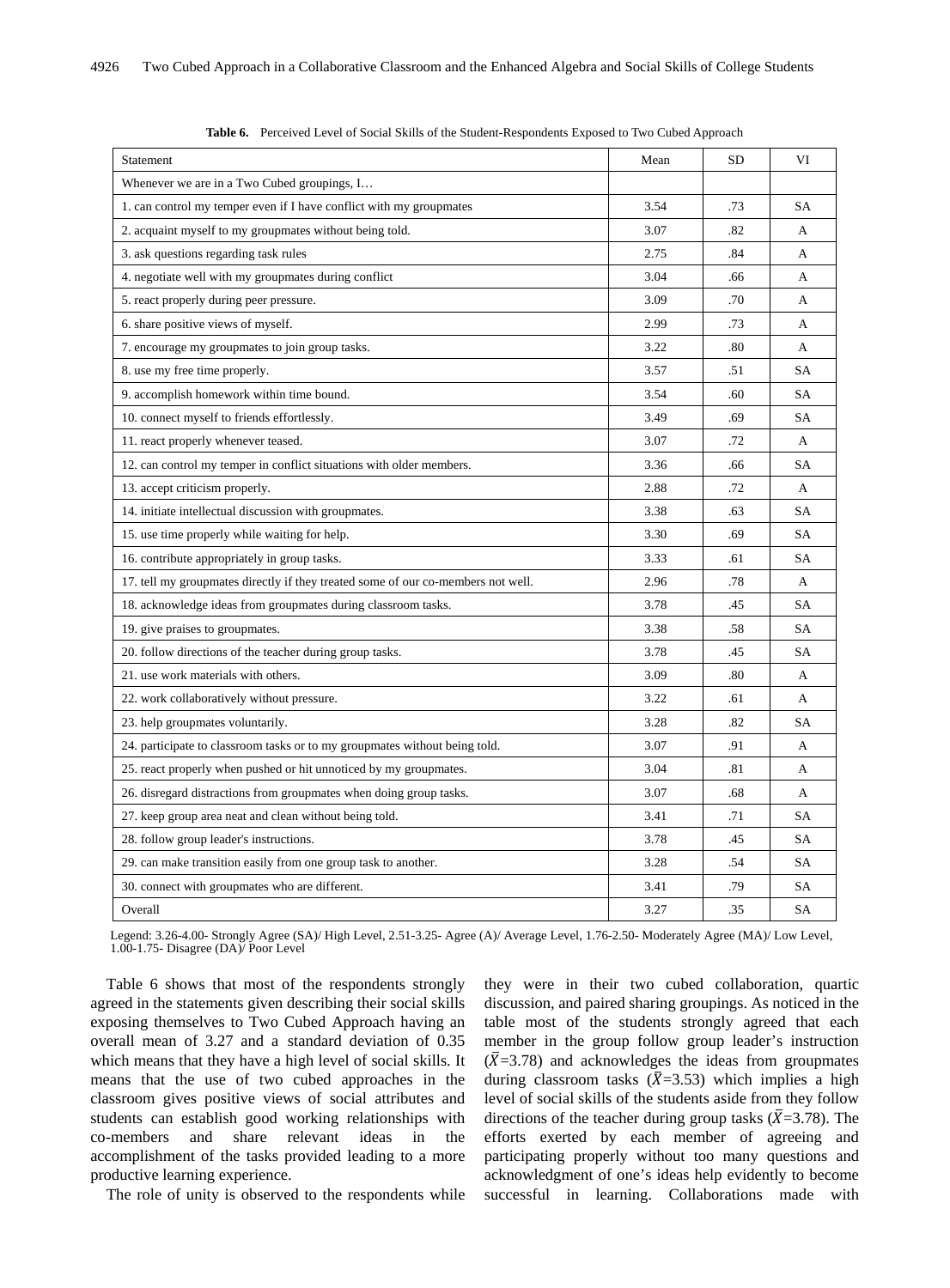co-members with the open-mindedness of accepting positive view may result in a higher level of performance.

It is also noted that the students exposed to the Two Cubed Approach use free time properly  $(\bar{X}=3.57)$  to effectively accomplish homework within the time bound  $(\overline{X}=3.54)$ . This is a manifestation that every student in the class during groupings maximizes time to ensure that all competencies will be clearly understood that helps them be an independent learner.

Learning Mathematical concepts is affected by the internal and external factors of the students. One of the affecting external components is social skill having companions in learning exercises. In present-day learning, the learning is student-focused, so the student's communication is expected to find out about certain essential accuracy in processing students' output. The potential and inspiration of students in learning are relied upon to create great social communication so as to get the most extreme outcomes. Social collaboration is a significant part of learning Mathematics since students get the chance to communicate their own observations and solutions so as to empower a reflection on the information they have. And the experience of the students in the Two Cubed Approach from larger group collaboration to paired sharing helps students to be empowered by social skills as they believed that each one can help in the development of their Mathematical competence [22].

Results of the test of difference in table 7 show that there is a significant positive difference in the pretest and posttest scores of the students before and after using Two Cubed Approach in Algebra teaching and learning process since their p values posted less than 0.05 level of significance in recalling ( $t=2.663$ ,  $p=0.011$ ), simplifying  $(t=6.453, p=0.000)$ , analyzing  $(t=9.003, p=0.000)$ , solving  $(t=9.451, p=0.000)$  and applying  $(t=8.442, p=0.000)$ mathematical concepts. This means that after being exposed to Two Cubed Approach they enhance their Algebra skills and were able to show mastery of the competencies set in radical expressions and equations. This also shows that the said approach is effective in making students an independent learner who manifests the skills of recalling, simplifying, analyzing, solving, and applying concepts in Algebra.

After the students were exposed to three groups sessions of two cubed collaborations, quartic discussion and paired sharing, they were able to improve their Algebra skills with results of good to excellent in recalling, average to excellent in simplifying, poor level to good in analyzing, fair to excellent levels in solving and poor to very good performance in applying. This is an indication that Two Cubed approach in a collaborative classroom is effective in enhancing the skills of the students. Academic success can be attained in Mathematics when students experienced to collaborate and work with others [23]-[25]. Sharing of ideas and helping one another in improving the Mathematical skills through large groups and small groups is enjoyable in the attainment of educational objectives [26]-[27], [9]. It is said that through collaborative work in Mathematics instruction helps students in posing inquiries, talking about Mathematical ideas, tuning in, having the obligation of what to realize specifically on the questions given by the teacher, censuring usefully and comprising an environment of numerical learning just like what students experienced in Two Cubed Approach [28]-[29].

|               |       | Paired Differences |       |                          |       |      |
|---------------|-------|--------------------|-------|--------------------------|-------|------|
| <b>Skills</b> | Mean  | <b>SD</b>          |       | 95% Cl of the Difference |       | Sig. |
|               |       |                    | Lower | Upper                    |       |      |
| Recalling     | 3.87  | 8.95               | .925  | 6.811                    | 2.663 | .011 |
| Simplifying   | 9.50  | 9.08               | 6.517 | 12.483                   | 6.453 | .000 |
| Analyzing     | 10.71 | 7.33               | 8.300 | 13.121                   | 9.003 | .000 |
| Solving       | 10.50 | 6.85               | 8.249 | 12.751                   | 9.451 | .000 |
| Applying      | 13.00 | 9.49               | 9.880 | 16.120                   | 8.442 | .000 |

**Table 7.** Test of Difference in the Pretest and Posttest Scores of the Student-Respondents in Algebra Skills Using Two Cubed Approach

p<0.05- Significant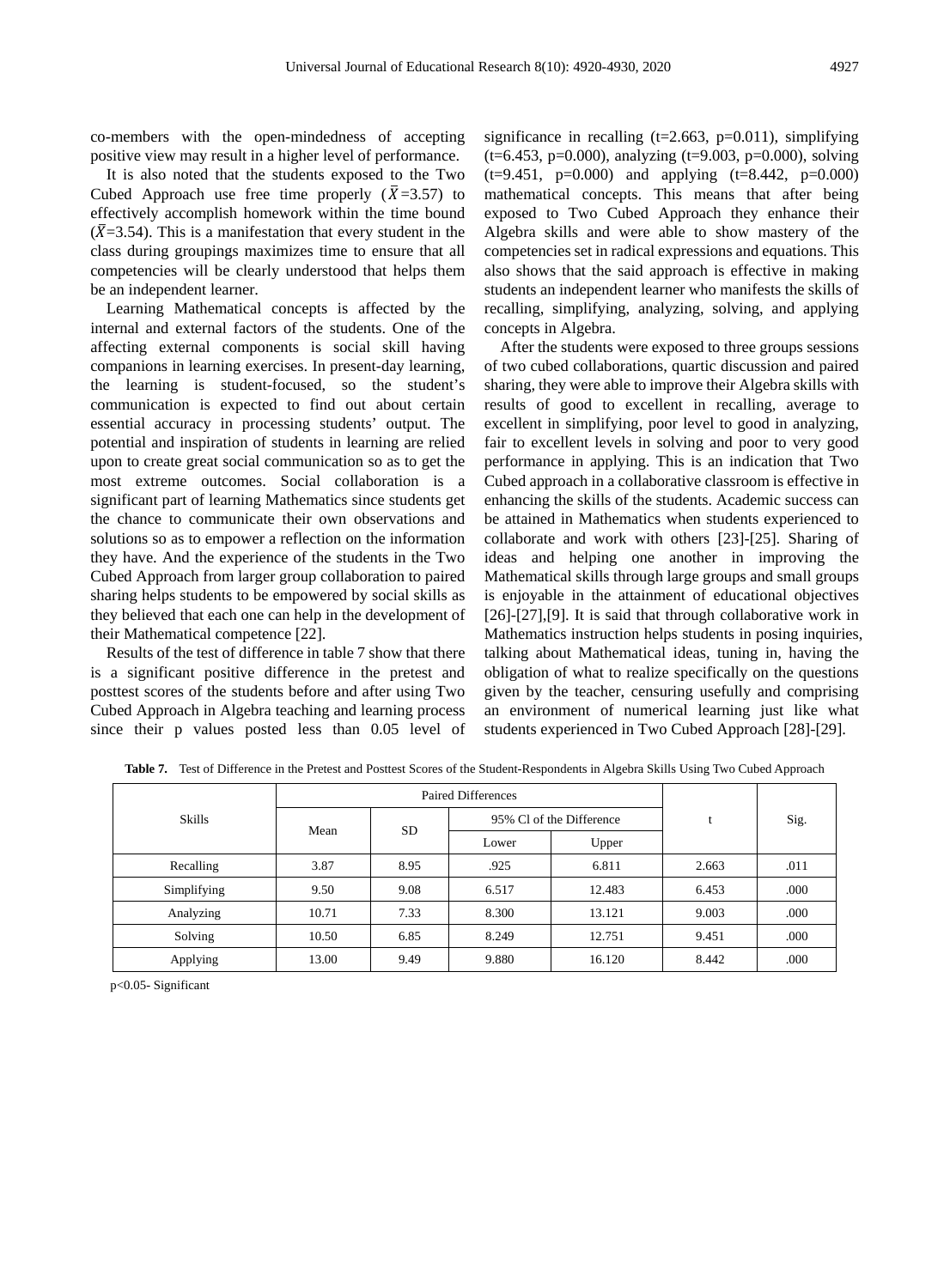| Algebra       | Social Skill |      |  |  |
|---------------|--------------|------|--|--|
| <b>Skills</b> | R            | Sig. |  |  |
| Recalling     | $.392*$      | .015 |  |  |
| Simplifying   | .458**       | .004 |  |  |
| Analyzing     | $.782**$     | .000 |  |  |
| Solving       | $.814***$    | .000 |  |  |
| Applying      | $.607**$     | .000 |  |  |

**Table 8.** Test of Relationship between Student's level of Social Skills and their level of Algebra Skills Using Two Cubed Approach

\*. Correlation is significant at the 0.05 level (2-tailed)

\*\*. Correlation is significant at the 0.01 level (2-tailed).

As revealed by table 8, there exist a significant relationship between the level of social and Algebra skills of the student respondents in terms of recalling  $(r=.392^*)$ , p=0.015), simplifying  $(r=.458^{**}, p=0.004)$ , analyzing  $(r=.782^{**}, p=0.000)$ , solving $(r=.814^{**}, p=0.000)$ , and applying  $(r=.607^{**}, p=.0000)$ . This indicates that the social skills of the students have a positive strong relationship to analyzing, solving and applying. In order to obtain good remarks in analyzing and excellent performances in solving and applying there is a need to ensure that there is a high level of social skills of the students.

On the other hand, the social skills of the students have a positive moderate relationship to recalling and simplifying which denotes that for students to have excellent ratings in recalling concepts and simplifying radical expressions students should be observed to have a high level of social skills. It only shows that the proper implication of the social aspect of the students exposed in the Two Cubed Approach performs better in Algebra. It is supported by research results that students working cooperatively with enhanced social skills accomplish a consolidated better yield than students working independently [30]-[32]. The advantages increment further when students share their reasoning and other Mathematical ideas during the activity. Best practices imposed by one student and another student during collaboration improve both critical thinking and calculated comprehension, without the loss of computational understanding. By furnishing students with a structure for communication or proper way of collaboration to their groupmates which they experienced during two-cubed collaborations and quartic discussion, student can be guided adequately towards filling in as a learning network in which sharing math knowledge stretches out comprehension and prompts more elevated levels of accomplishment [33].

# **5. Conclusions and Recommendation**

The results of the study show a significant difference between the pretest and posttest score performance of the students before and after exposure to two cubed approaches which implies that the Algebra skills of the student-respondents were enhanced. Teachers may condition the learning environment of the students in a collaborative classroom equipped with different approaches specifically Two Cubed Approach for it may enhance the skill of the students in algebra and in other subjects as well. The researcher effectively made a helpful learning condition in which most of the class flourished through the introduced collaborative learning. There are a few advantages the researcher found while investigating agreeable learning bunches in for Mathematics future educators. The College students who sometimes feel less competitive in solving problems were increasingly persuaded and occupied with the math exercises whenever allowed the chance to work agreeably with their colleagues. Thus, exposure of the students in two cubed collaborations, quartic discussion, paired sharing and individual verification becomes effective for them to acquire good to excellent performances in Algebra specifically in recalling, simplifying, analyzing, solving and applying Mathematical concepts. The goal of the researcher to make them become independent learners who mastered the competencies set is achieved.

Moreover, there is a significant relationship between the social skills and algebra skills of the student-respondents which indicates a strong positive relationship between the social skills and algebra skills of the respondents in terms of analyzing, solving, and applying and a positive moderate relationship in recalling and simplifying. During the collaborative work of the students, they not only work enhancing their cognitive aspect but they also tend to develop social skills by learning together with group members. This means that the use of Two Cubed Approach may not only highlight the analytic ability of the students but it may also drive to holistic development as well and the enhancement of their learning behaviors. With collaboration and social connection assuming such a basic job in the accomplishment, students will benefit massively from direct guidance around social aptitudes. At the point when students experience issues with collaboration and critical thinking, giving them proper guidance during group work to use in these circumstances will help guarantee more noteworthy achievement of the students. When there is a positive collaboration between one student and another who possesses good social skills will surely attain success in the attainment of Mathematical competencies.

The study also recommends to use the approach to non-majors of Mathematics most likely to those Mathematically challenged students and test whether the significant improvement will happen after and prove that Two Cubed Approach is not only for advanced students but for average and below average as well.

# **REFERENCES**

[1] Laal, Marjan & Laal, Mozhgan & Khattami Kermanshahi,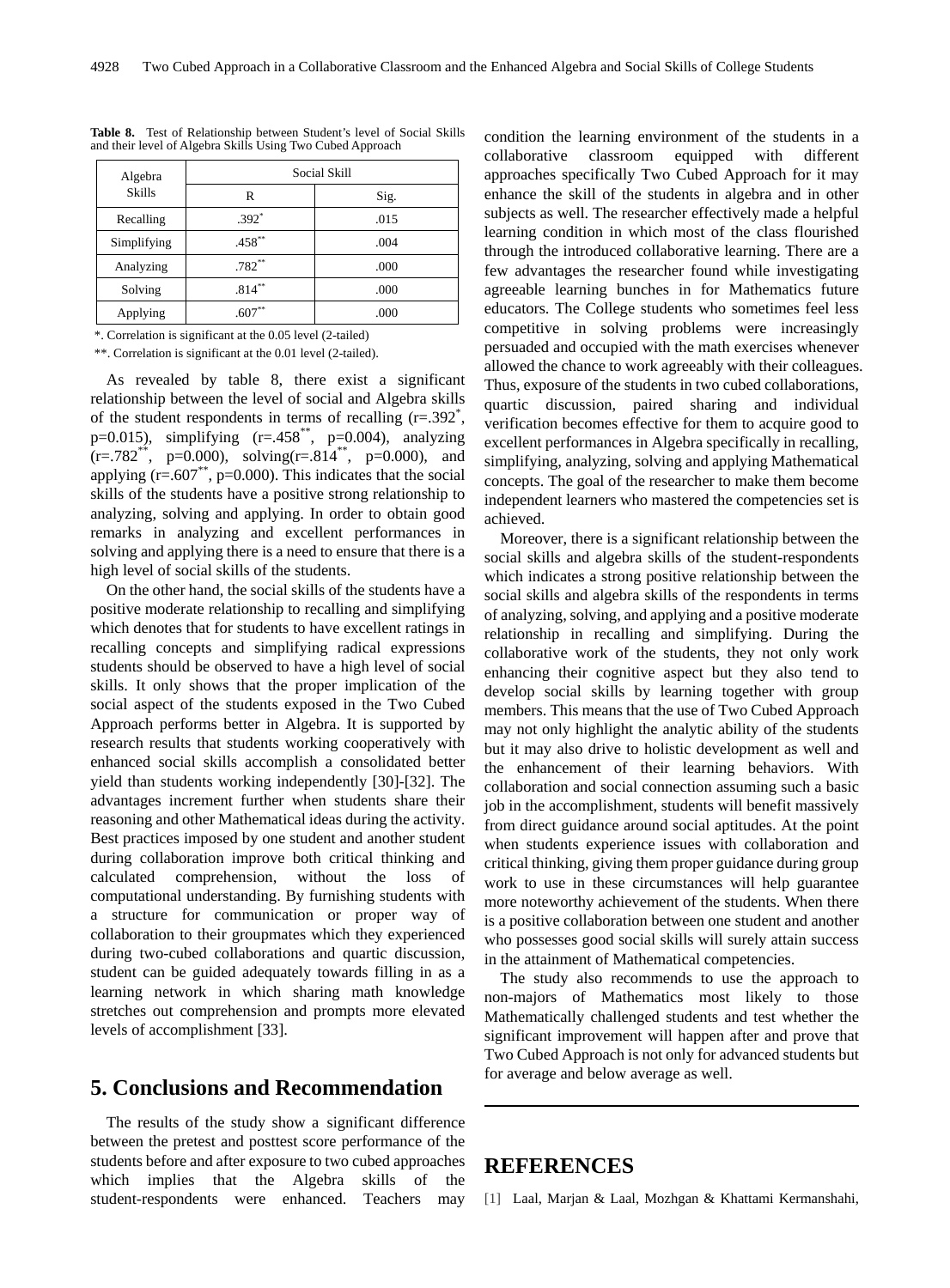Zhina. (2012). 21st Century Learning; Learning in Collaboration. Procedia - Social and Behavioral Sciences. 47. 1696-1701. 10.1016/j.sbspro.2012.06.885.

- [2] Child, S., & Shaw, S. (2015). Collaboration in the 21st century: Implications for assessment. Economics, 21, 2008.
- [3] Ahmadpanah, M., Soheili, S., Jahangard, L., Bajoghli, H., Haghighi, M., Holsboer-Trachsler, E., & Keikhavandi, S. (2014). Cooperative learning improves social skills and knowledge of science topics in pre-adolescent children in Iran. *British Journal of Education, Society & Behavioural Science*, *4*(8), 1029-1037.
- [4] Le, H., Janssen, J., & Wubbels, T. (2018). Collaborative learning practices: teacher and student perceived obstacles to effective student collaboration. Cambridge Journal of Education, 48(1), 103-122.
- [5] Backer, Jeanine M.; Miller, Jaymeson L.; and Timmer, Shannon M.. (2018). The Effects of Collaborative Grouping on Student Engagement in Middle School Students. Retrieved from Sophia, the St. Catherine University repository website:<https://sophia.stkate.edu/maed/280>
- [6] Lin, L. (2015). Exploring collaborative learning: Theoretical and conceptual perspectives. In *Investigating Chinese HE EFL Classrooms* (pp. 11-28). Springer, Berlin, Heidelberg.
- [7] Shabani, K. (2016). Applications of Vygotsky's sociocultural approach for teachers' professional development. *Cogent education*, *3*(1), 1252177.
- [8] Laal, M., & Ghodsi, S. M. (2012). Benefits of collaborative learning. *Procedia-social and behavioral sciences*, *31*, 486-490.
- [9] Sofroniou, A., & Poutos, K. (2016). Investigating the effectiveness of group work in mathematics. *Education Sciences*, *6*(3), 30.
- [10] Singh, Dr. Yash & Agrawal, Anju. (2011). INTRODUCTION TO CO-OPERATIVE LEARNING. Indian Streams Research Journal ISSN:- 2230-7850. 1.
- [11] Lavasani, M. G., Afzali, L., Borhanzadeh, S., Afzali, F., & Davoodi, M. (2011). The effect of cooperative learning on the social skills of first grade elementary school girls. *Procedia-Social and Behavioral Sciences*, *15*, 1802-1805.
- [12] Mercendetti, D. (2010). Connecting Social Skills and Cooperative Learning.
- [13] Brame, C.J. and Biel, R. (2015). Setting up and facilitating group work:Using cooperative learning groups effectively. Retrieved [todaysdate] from http://cft.vanderbilt.edu/guides -sub-pages/setting-up-and-facilitating-group-work-using-co operative-learning-groups-effectively/.
- [14] Hanson, T., Dietsch, B., & Zheng, H. (2012). Lessons in Character Impact Evaluation. Final Report. NCEE 2012-4004. *National Center for Education Evaluation and Regional Assistance*.
- [15] Andrews-Todd, Jessica & Rapp, David. (2015). Benefits, costs, and challenges of collaboration for learning and memory. Translational Issues in Psychological Science. 1. 182-191. 10.1037/tps0000025.
- [16] Lama, Dr. Polly & Kulkarni, Jyoti & Tamang, Binod &

Sinha, Pranoti. (2015). The impact and significance of small and large group teaching and learning in medical curriculum. Journal of the Anatomical Society of India. 2. 2349-1604. 10.1016/j.jasi.2018.06.085.

- [17] Burke, Alison (2011). Group Work: How to Use Groups Effectively. The Journal of Effective Teaching, Vol. 11, No. 2, 2011, 87-95
- [18] U.S. DEPARTMENT OF EDUCATION (2015). Teaching Strategies for Improving Algebra Knowledge in Middle and High School Students. National Center for Education Evaluation and Regional Assistance, Institute of Education Sciences. Retrieved from: [https://ies.ed.gov/ncee/wwc/Docs](https://ies.ed.gov/ncee/wwc/Docs/PracticeGuide/wwc_algebra_040715.pdf) [/PracticeGuide/wwc\\_algebra\\_040715.pdf](https://ies.ed.gov/ncee/wwc/Docs/PracticeGuide/wwc_algebra_040715.pdf)
- [19] Siniguian, Marlon (2011). Students' Difficulty in Solving Mathematical Problems. Retrieved from: Students' Difficulty in Solving Mathematical Problem
- [20] Özsoy, G., Kuruyer, H. G., & Çakıroğlu, A. (2017). Evaluation of students' mathematical problem solving skills in relation to their reading levels. International electronic journal of elementary education, 8(1), 113-132.
- [21] Badger, M., Sangwin, C. J., Hawkes, T. O., Burn, R. P., Mason, J., & Pope, S. (2012). Teaching problem-solving in undergraduate mathematics. Coventry, UK: Coventry University.
- [22] Apriliyanto, B & Saputro, Dewi & Riyadi, Riyadi. (2018). Student's social interaction in mathematics learning. Journal of Physics: Conference Series. 983. 012130. 10.1088/1742-6596/983/1/012130.
- [23] Center for Engineering Learning & Teaching. (2015). Seattle Central College – Campus Reflection Field Guide – Reflective Techniques to Encourage Student Learning: Background and Examples. (1st ed.). Seattle, WA
- [24] Gebreyohannes, Haftamu Menker. (2017). Effectiveness of Collaborative Learning Approach in Teaching Mathematics". International Journal of Mathematics Trends and Technology (IJMTT). Volume 50 Number 3. 171. 10.14445/22315373/IJMTT-V50P528.
- [25] De Corte, Erik & Verschaffel, Lieven & Lowyck, Joost & Dhert, Stijn & Vandeput, Luc. (2002). Collaborative learning of mathematics. 10.1007/978-0-387-35615-0\_7.
- [26] Saiyad, Shaista & Mishra, Sushant & George, Christina & Kaur, Gurleen. (2018). Teaching and Learning through Large and Small Groups. 8. S24-29.
- [27] Benders, David and Craft, Tracy (2016) "The Effect of Flexible Small Groups on Math Achievement in First Grade," Networks: An Online Journal for Teacher Research: Vol. 18: Iss. 1.<https://dx.doi.org/10.4148/2470-6353.1022>
- [28] Koçak, Z. F., Bozan, R., & Işık, Ö. (2009). The importance of group work in mathematics. Procedia-Social and Behavioral Sciences, 1(1), 2363-2365.
- [29] Shafiuddin, Mohammed. (2010). Cooperative Learning Approach in Learning Mathematics. 589-595.
- [30] Samuelsson, J. (2010). The Effect Of Peer Collaboration On Children's Arithmetic And Self-Regulated Learning Skills. Necatibey Faculty of Education Electronic Journal of Science & Mathematics Education, 4(2).